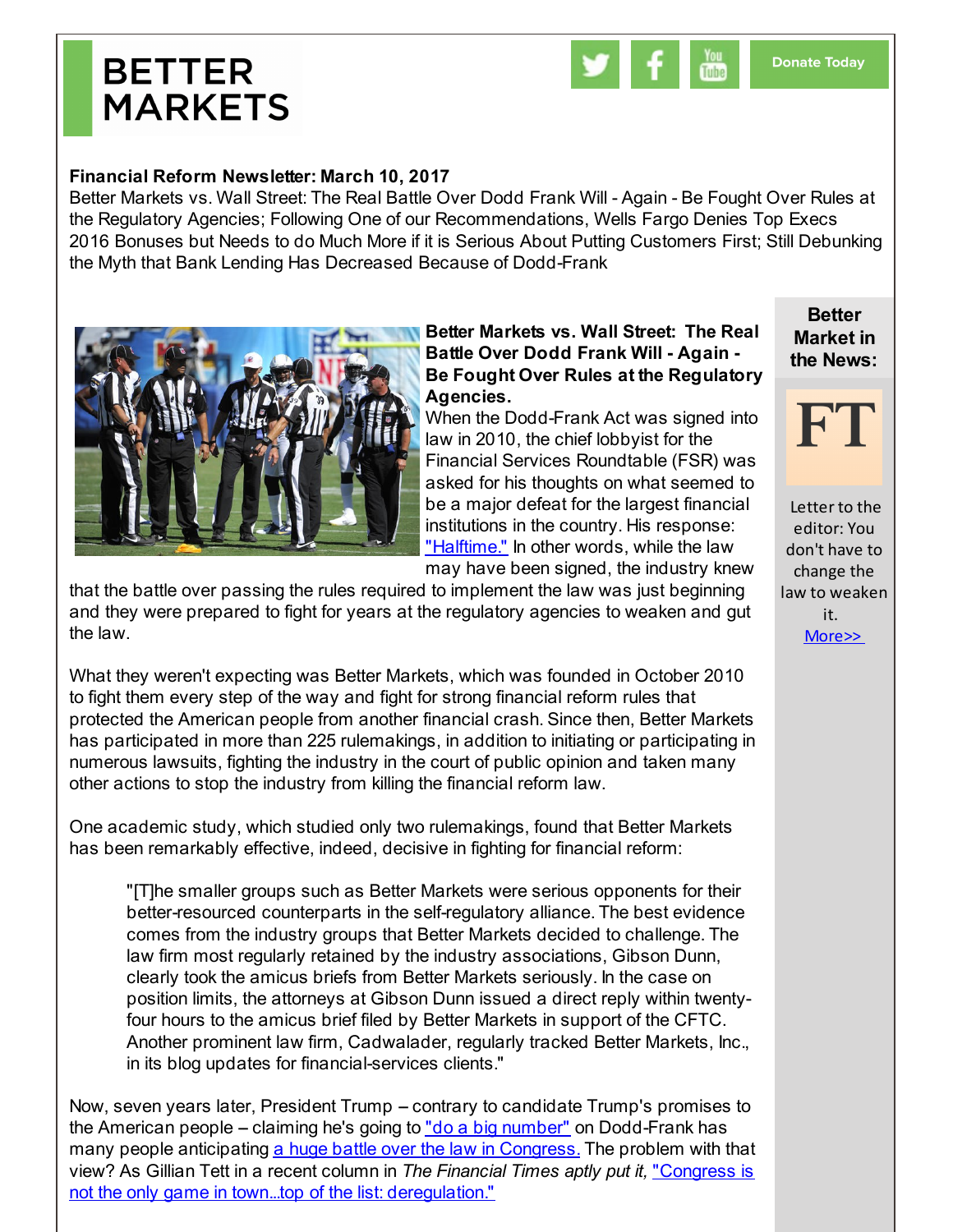While rolling back the Dodd-Frank law will require Congress to act, there are nonetheless many ways in which many of the same goals can be accomplished. Referring to the White House, she writes:

"But what it can do is install regulators who stealthily change how rules are interpreted and implemented. This could have a dramatic impact...Or consider what might happen to credit guidelines and stress tests if the White House puts pro-finance, anti-deregulation officials into the four Fed governor positions that will come vacant in the next couple of years, as men such as Dan Tarullo, a regulatory hawk, leave."

Not so fast. Just like last time, when they try to use the regulatory process again to kill financial reform they will be met head on by Better Markets. The rulemaking process  $$ which includes trying to undo rules  $-$  is governed by laws that requires the agencies to follow strict procedures that include public input and detailed findings that can withstand court scrutiny. The President and the anti-reform, pro-Wall Street regulators he appoints to the agencies can't just repeat rules or ignore the law or issue an executive order. They have to follow the law like everyone else, assuming there's someone like Better Markets there to challenge them.

We had a front row seat to watch what the industry did over the last seven years. We were paying attention. We are now going to run their playbook against them, except we're fighting for the protection of the American people, rather than Wall Street profits and bonuses.

**Following One of our Recommendations, Wells Fargo Denies Top Execs 2016 Bonuses but Needs to do Much More if it is Serious About Putting Customers First.** In a December 2016 Op Ed in the American Banker, we detailed the concrete actions Wells Fargo had to take to back up its self-serving claims that it was going to put its customers first after their egregious, years-long, illegal practice of ripping off millions of their [customers](http://r20.rs6.net/tn.jsp?f=001_dph5Nk82jxThh0ad0QtJY8cf3PzZHcdY0EnxcI8OhFA4PrAbqolPTSPKViJIASN_KgJERMAFYp4dFbDhx1z-L_oCLgWR9OZ2kWLP-GkJ1mUnaoGDMVGbEdYSdrpEmyTCKCi7fk8VKhxQrnU-jh8YsLfZmTcD0CP3LMUkWu-XRcmnQVeBqS9cCEgnhMqwsjcELpqjdWLaU1D8auInhDfDcy1SsIAQxjp_LgYPMAwdb_599WB2CPfo2OM1djs0vd2G2gLB1DPrb3vMWBh2l_vvg==&c=&ch=) (see "How Wells Fargo Proves It's Not a Wall Street Villain"). These



recommendations were communicated to the highest levels of Wells Fargo and we encouraged them to take the right actions proactively rather than only after forced to do so by regulators, prosecutors and civil lawsuits.

Now, months later, we just learned that Wells has killed the 2016 bonuses for eight senior executives and is clawing back [compensation](http://r20.rs6.net/tn.jsp?f=001_dph5Nk82jxThh0ad0QtJY8cf3PzZHcdY0EnxcI8OhFA4PrAbqolPTSPKViJIASNGz5F4Op8TqTCM0dEgTvyK-dV4ZmM4q1za5h5EPF_l00feY4p1KwzrcX9tCI0ciwbcO1evB8Yf7YsKSO5ZS3_A0Kg3TJGc3yYAHDSK16VTvD9jV0pVcmBRYLWh1JEOaYcDAYw3eN77FQ5psigeVH87FclI-GZjMCISg-bP0Ai74QuLf-1_yl2JggFPLuA0yxFAAvU2HsMlbD9OlS6WHVrs-F_q1Aas1qDNFP_o0Kb-iM=&c=&ch=) since 2014. Wells Fargo stated that this was an effort to demonstrate that it is holding managers accountable for the criminal conduct that happened at the bank for years. However, this was done at the insistence of the Board of Directors, which is still conducting an investigation.

Frankly, if this was a serious and genuine move to restore the trust and confidence of customers, the Board wouldn't have had to require the executives to give up their bonuses. As we said last December,

"**Top executives must take initiative** and announce that they are voluntarily giving up a significant portion of their bonuses for 2016. In addition, regardless of rank, any performance pay related to the fraudulent and illegal actions must be clawed back from anyone who improperly benefited financially."

Nevertheless, kudos to the Board of Directors for taking the bonuses away from the